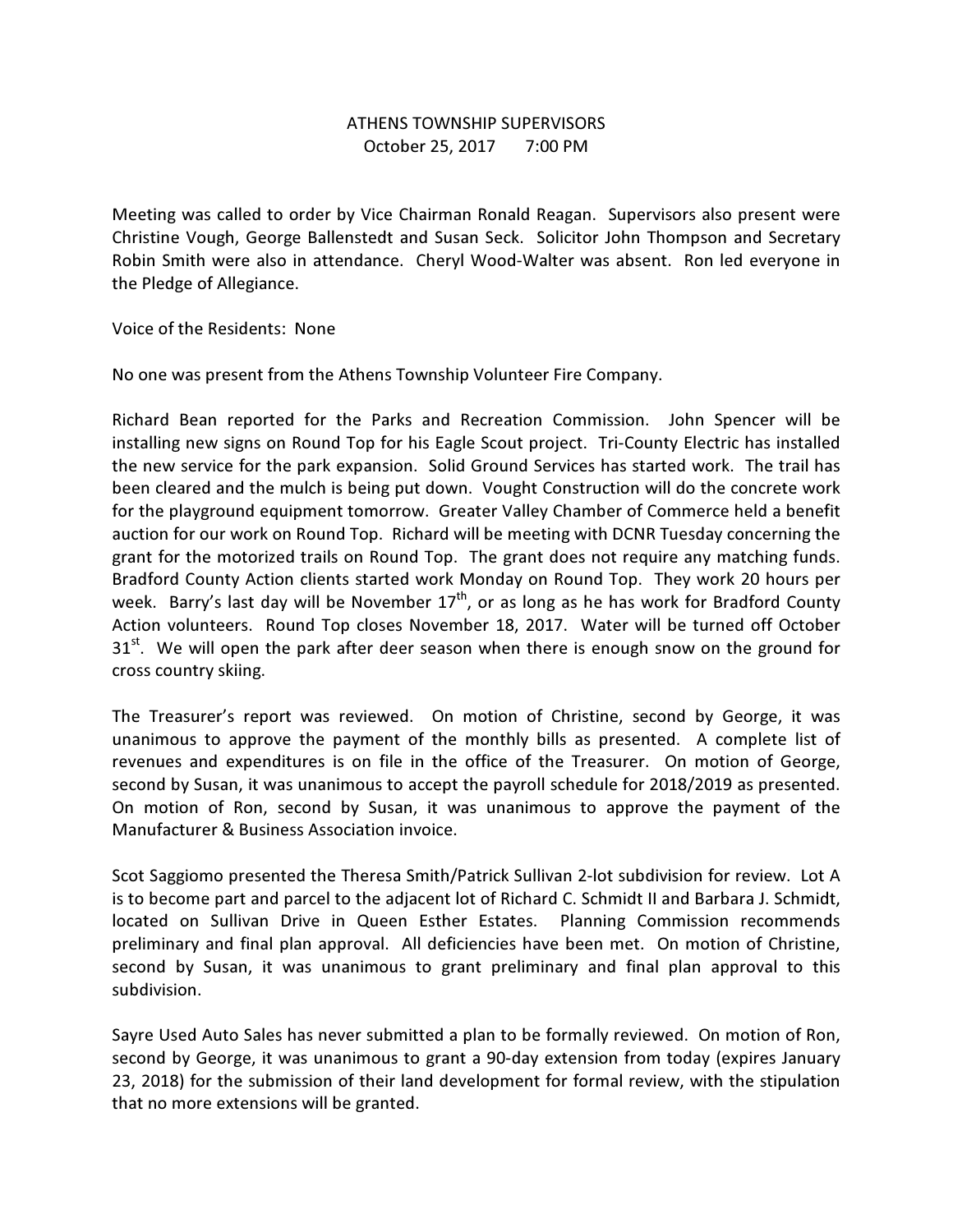Page Two Athens Township Supervisors October 25, 2017

On motion of George, second by Susan, it was unanimous to reappoint Ron Reagan to the Planning Commission for a term to expire October 30, 2021.

John Thompson will contact Mark Snyder of Topp Business Solutions regarding document storage.

On motion of Ron, second by Christine, it was unanimous to approve the revision of the mortality table for both pension plans as recommended by our actuary, John Vargo of Conrad Siegel.

On motion of George, second by Christine, it was unanimous to release the funds to the Spalding Memorial Library.

On motion of Christine, second by Susan, it was unanimous to ratify the advertising for a Heavy Equipment Operator to replace Gene Millard whose last day was yesterday.

On motion of George, second by Susan, it was unanimous to approve the purchase of a new township laptop for \$899 as per Kai Pan Consulting quote #8008.

On motion of George, second by Ron, it was unanimous to refund the \$30 zoning permit fee that was paid by United Way for their event in Round Top Park.

On motion of Christine, second by Susan, it was unanimous to allow the office employees to use one of their vacation days for December  $26<sup>th</sup>$  (if they wish to), even if it means the office will be closed.

On motion of George, second by Christine, it was unanimous to approve the Bradford County Humane Society contract for 2018 in the amount of \$1,312.75.

On motion of Christine, second by Ron, it was unanimous to approve George Ballenstedt's fire police application for ATVFC. George abstained as it is his application.

No action was taken regarding a notary for the township.

Susan reported for the public works department. We need CDL drivers. Gene left yesterday, and Randy will be leaving in January. Susan got together with Darrin and Jim from Vestal Asphalt to get tar and chip prices for 2018.